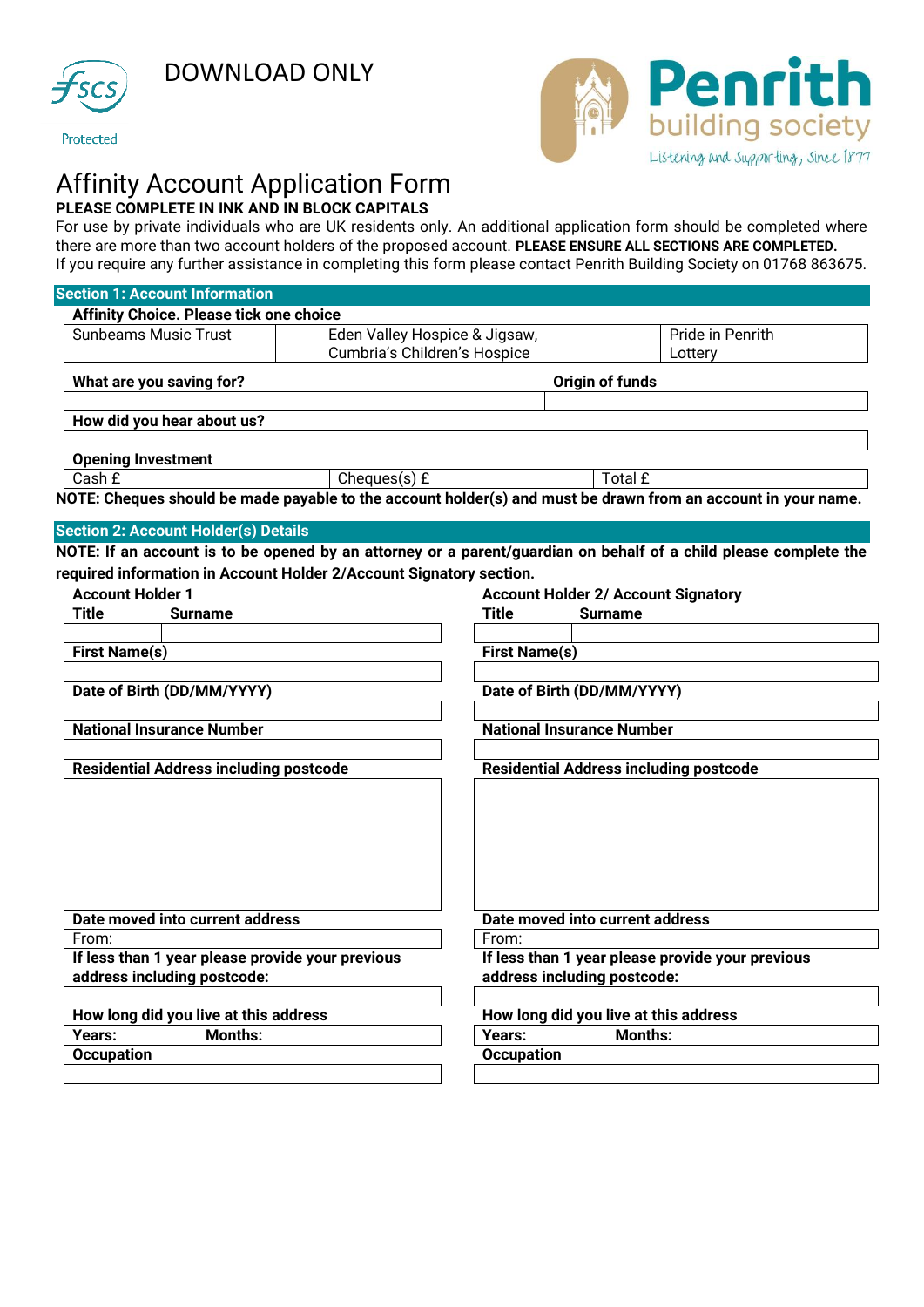| Section2: Account Holder(s) Details (continued)     |                                                     |  |  |
|-----------------------------------------------------|-----------------------------------------------------|--|--|
| <b>Account Holder 1</b>                             | <b>Account Holder 2 / Account Signatory</b>         |  |  |
| Are you related to a staff member?<br><b>YES/NO</b> | Are you related to a staff member?<br><b>YES/NO</b> |  |  |
| <b>Name of Staff Member</b>                         | <b>Name of Staff Member</b>                         |  |  |
| <b>Relationship</b>                                 | <b>Relationship</b>                                 |  |  |
| <b>Email</b>                                        | <b>Email</b>                                        |  |  |
|                                                     |                                                     |  |  |
| <b>Telephone</b>                                    | <b>Telephone</b>                                    |  |  |
| Home                                                | Home                                                |  |  |
| Evening                                             | Evening                                             |  |  |
| Mobile                                              | Mobile                                              |  |  |
| *Preferred Contact Method                           | *Preferred Contact Method                           |  |  |
| Post                                                | Post                                                |  |  |
| Email                                               | Email                                               |  |  |
| Telephone                                           | Telephone                                           |  |  |

**\* It is the Society's policy not to divulge personal/confidential information via email or telephone other than with those members registered for "@PBS" or our "Secure Personal Information via telephone" service. All statements will be sent by post. Please ask a member of staff for details of how to register for "@PBS" or "Secure Personal Information via telephone".**

| <b>Nationality</b>      | <b>Nationality</b>      |
|-------------------------|-------------------------|
|                         |                         |
| <b>Country of Birth</b> | <b>Country of Birth</b> |
|                         |                         |
| <b>Place of Birth</b>   | <b>Place of Birth</b>   |
|                         |                         |
|                         |                         |

# **Section 3: Joint Account- Withdrawals**

Withdrawals on this account can be made on the following number of signatures**:**

**EITHER/ALL/OR ANY \_\_\_\_\_\_ TO SIGN (Delete as appropriate)**

#### **Section 4: Tax Details**

**NOTE: We are unable to open an account without the following details.**

| Are you a citizen ONLY of the UK?                                                                                       | YES/NO | Are you a citizen ONLY of the UK?                                                                                       | YES/NO |
|-------------------------------------------------------------------------------------------------------------------------|--------|-------------------------------------------------------------------------------------------------------------------------|--------|
| If NO are you a citizen of the USA?                                                                                     | YES/NO | If NO are you a citizen of the USA?                                                                                     | YES/NO |
| Are you a tax resident ONLY in the<br>UK?<br>If NO, please list the countries in<br>which you are a tax resident below: | YES/NO | Are you a tax resident ONLY in the<br>UK?<br>If NO, please list the countries in<br>which you are a tax resident below: | YES/NO |
|                                                                                                                         |        |                                                                                                                         |        |

#### **Account Holder 1 Account Holder 2 / Account Signatory**

| Account Holder 27 Account Olymator |                                                                                                                         |        |  |  |  |
|------------------------------------|-------------------------------------------------------------------------------------------------------------------------|--------|--|--|--|
| YES/NO                             | Are you a citizen ONLY of the UK?                                                                                       | YES/NO |  |  |  |
| YES/NO                             | If NO are you a citizen of the USA?                                                                                     | YES/NO |  |  |  |
| YES/NO                             | Are you a tax resident ONLY in the<br>UK?<br>If NO, please list the countries in<br>which you are a tax resident below: | YES/NO |  |  |  |
|                                    |                                                                                                                         |        |  |  |  |

Please list your Tax Identification Number (TIN) for the countries entered above. The TIN is the number by which the tax authority in your country of residence identifies you.

**Account Holder 1 TIN Account Holder 2 / Account Signatory TIN**

I undertake to advise Penrith Building Society **within 30 days** of any changes in circumstances which affects my tax residency status declared in Section 4 of this form and to provide Penrith Building Society with a suitably updated self certification and declaration **within 30 days** of such changes in circumstances.

# **Section 5: Customer Identification**

**WE ARE UNABLE TO OPEN A NEW ACCOUNT WITHOUT SUFFICIENT IDENTIFICATION. We will require one document from each applicant to verify your identity. We will also perform an electronic check. We may request further identification documents if the electronic check does not confirm your identity sufficiently. Please refer to our Identification Requirements information for acceptable documents. If you are an existing customer we will check our records as to when your identity was last confirmed and in certain circumstances we may require further proof of your identity and address.**

A member of the Building Societies Association. Authorised by the Prudential Regulation Authority and regulated by the Financial Conduct Authority and the Prudential Regulation Authority. Financial Services Reg No 164473.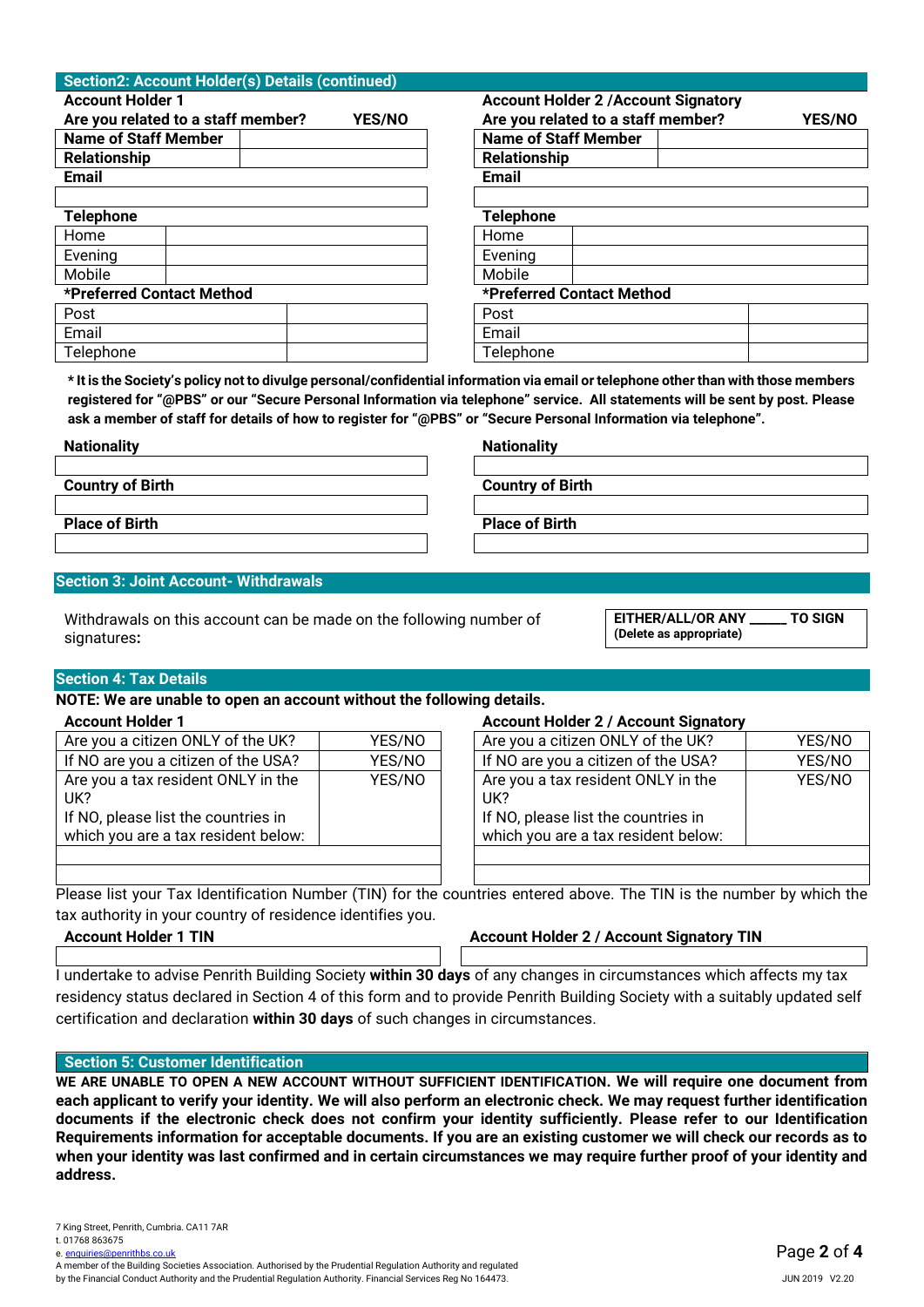#### l, **Section 6: Terms, Conditions & Declarations**

This is our member agreement on which we intend to rely. For your own benefit and protection you should read the declarations below carefully before signing them. Please ask a member of staff for further information on any point you do not understand.

# **Agreement to Assign**

IF YOU HAD A SHARE ACCOUNT WITH THE SOCIETY ON 30 SEPTEMBER 2000 AND HAVE KEPT A SHARE ACCOUNT EVER SINCE THAT DATE, OR IF YOU HAVE A MORTGAGE WITH THE SOCIETY AT TODAY'S DATE THE WORDING IN PARAGRAPHS 1 & 2 BELOW DOES NOT APPLY TO YOU, HOWEVER IT MUST NOT BE DELETED. PLEASE LIST YOUR SHARE/MORTGAGE ACCOUNT NUMBER(S).

- 1. By applying to open a share account on or after 1 October 2000 I/we agree with the Society and the Charities Aid Foundation ("the CAF") that I/we will assign to the CAF (or to any other charity(ies) nominated by it or by the Society under the provisions of a deed dated 29 September 2000 between the Society and the CAF, in which the case references to CAF shall include references to any other charity(ies), but to no other person) the rights to any relevant conversion benefits (defined below). This obligation will not apply to me/us if I/we fall within any class of persons which, at today's date, the Society wishes to be excluded from such obligation. This agreement is irrevocable and authorises the Society to transfer to the CAF any such benefits without further notice to me/us. I/We understand that neither the Society nor the CAF will release me/us from this agreement or vary its terms and I/we will continue to be bound by the above condition even if the Society decides at some point in the future (and announces any such decision by press release or otherwise) that it is no longer in the best interests of the Society to continue with the above assignment condition generally in respect of new members.
- 2(a). "Relevant conversion benefits" means any benefits to which I/we might become entitled as a shareholding member of the Society under the terms of any future transfer of the Society's business to a company (ie. on a conversion or takeover) which is completed at any time within the five years immediately following the date on which my/our share account is opened (or, if applicable, the shorter period as set out in the list available from the Society's Secretary). "Relevant conversion benefits" does not include the statutory right to have shares in the Society (including balances on any share accounts) converted into deposits with the company on a conversion or takeover.
- 2(b). If the Society merges with any other society, after the date of such merger the "Society" includes such other society.

A list of the classes of persons which the Society currently wishes to be excluded from the obligation to assign or in respect of which a shorter period applies (which list may change from time to time but not with retrospective effect) is available from the Society's Secretary at its principal office.

#### **Your Personal Data YOUR RIGHTS**

For the purposes of General Data Protection Regulation, the Penrith Building Society is the Data Controller responsible for the processing of your personal data. You have the right to request in writing a copy of the details held about you and where necessary the right to object to certain processing, the right to correct, sometimes delete and restrict the personal data the Society uses. In addition, you have the right to complain to the Society and the Information Commissioners Office, which enforces data protection laws, at https://ico.org.uk. As a result of the General Data Protection Regulation, we have published a Privacy Notice to make it easier for you to find out how we use and protect your information. A copy of the Privacy Notice has been provided to you, you can also view this on the Society's website [www.penrithbs.co.uk](http://www.penrithbs.co.uk/) or a copy can be picked up in Branch.

Where you have provided your consent to the Society, such as to receive marketing messages, you have the right to withdraw it at any time. You can do this by calling into the Branch, phoning us on 01768 863675 or writing to us at 7 King Street, Penrith, Cumbria, CA11 7AR.

# **HOW WE USE YOUR DATA**

a) Penrith Building Society will only retain your personal data only for as long as necessary to administer your account in line with regulatory and legal requirements.

b) Penrith Building Society processes your personal information to enable it to provide a service for its members and customers which may include managing your accounts, maintaining its own accounts and records, supporting staff training and development, promoting its services; undertaking market research and the provision of financial services and advice.

c) If false and inaccurate information is provided and fraud is identified, your details will be passed to fraud prevention agencies.

d) Penrith Building Society requires a lawful reason to process your personal data and for some processing more than one legal basis may be relevant (except where the Society relies on Consent). The Society uses the following reasons to process your personal data: Consent, Performance of a Contract, Legal Obligation and Legitimate Interests.

e. enquiries@penrithhs.co.uk

A member of the Building Societies Association. Authorised by the Prudential Regulation Authority and regulated by the Financial Conduct Authority and the Prudential Regulation Authority. Financial Services Reg No 164473.